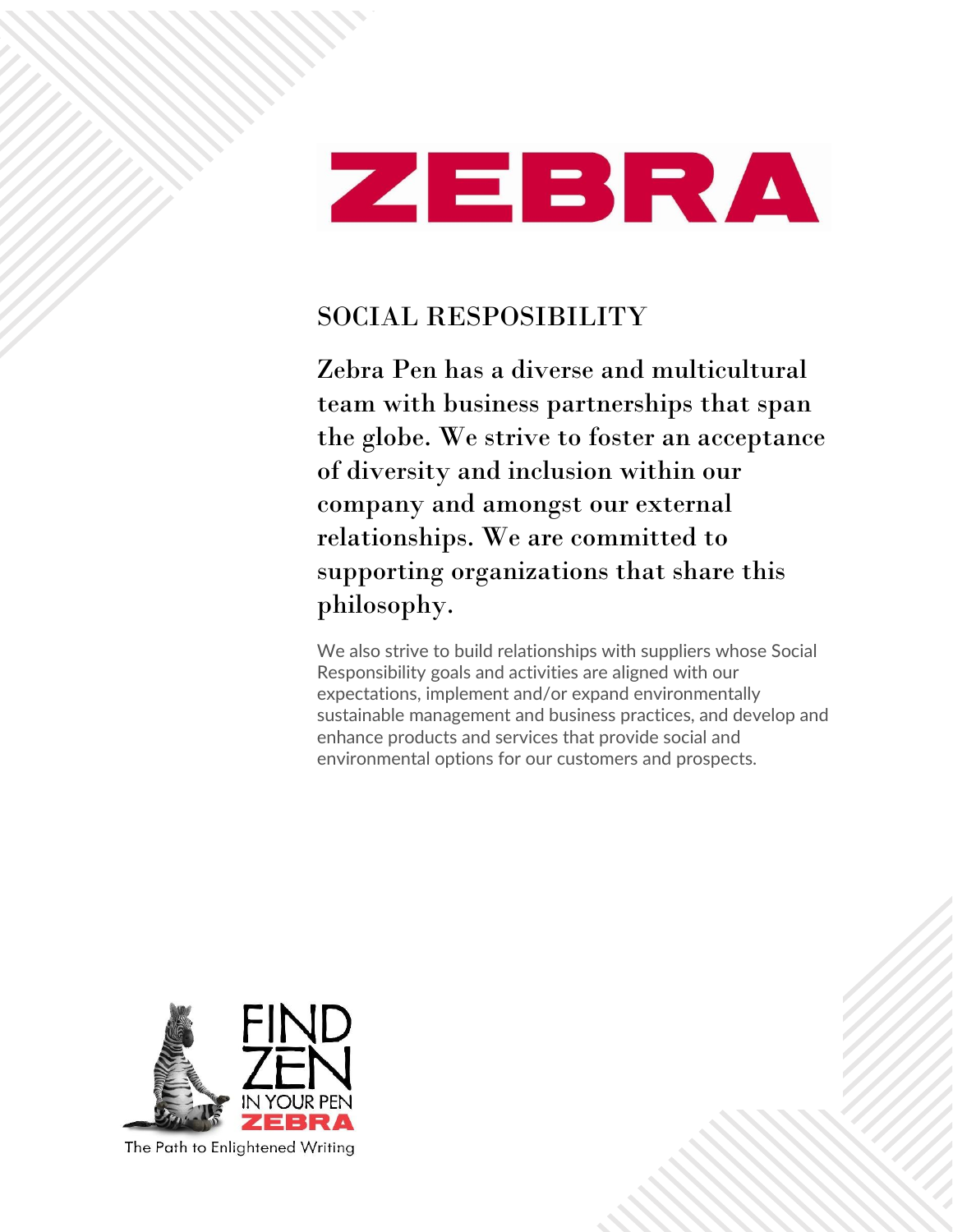We support the following organizations with funding for their work:

### **Association of Zoos and Aquariums**



Every year, AZA-accredited zoos and aquariums spend \$230 million on field conservation alone, supporting projects benefitting more than 800 species in 130 countries. Additionally, zoo and aquarium scientists contribute to hundreds of conservation, biology, and veterinary science publications. To learn more about our partnership with the AZA, visit **[zebrapen.com/aza](https://www.zebrapen.com/aza)**.

**[www.aza.org](https://www.aza.org/)**

#### **City Of Hope**



City of Hope Helford Clinical Research Hospital brings groundbreaking research and compassionate care under one roof. It embodies our mission to deliver the newest, most promising therapies to patients without delay, while creating an environment that encourages open collaboration between physicians, caregivers and clinical researchers. **[www.cityofhope.com](http://www.cityofhope.com/)**



The Path to Enlightened Writing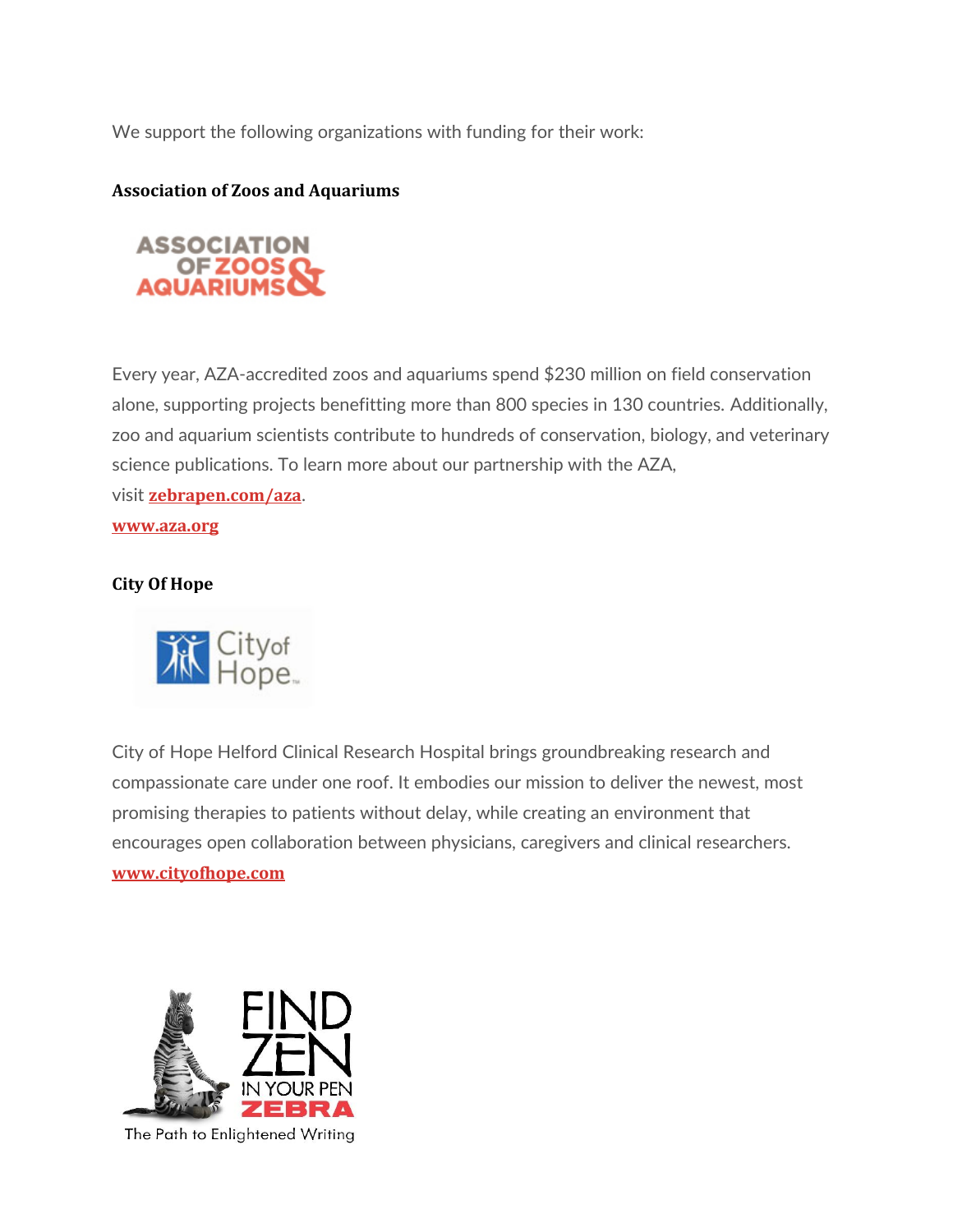#### **Kids In Need**



Our mission is to ensure that every child is prepared to learn and succeed by providing free school supplies nationally to students most in need. KINF has distributed more than \$300 million in school supplies to low-income schools free of charge, serves 1.6 million students and 100,000 teachers annually, and has awarded \$1 million in grants to teachers. **[www.kinf.org](http://www.kinf.org/)**

## **The National Breast Cancer Foundation, Inc. (NBCF).**



The National Breast Cancer Foundation's mission is to save lives by increasing awareness of breast cancer through education and by providing mammograms for those in need. NBCF programs provide women Help for Today…Hope for Tomorrow®. **[www.nbcf.org](http://www.nbcf.org/)**

#### **The American Heart Association**



Our mission is to build healthier lives, free of cardiovascular diseases and stroke. That single purpose drives all we do. The need for our work is beyond question.

#### **[www.goredforwomen.org](http://www.goredforwomen.org/)**